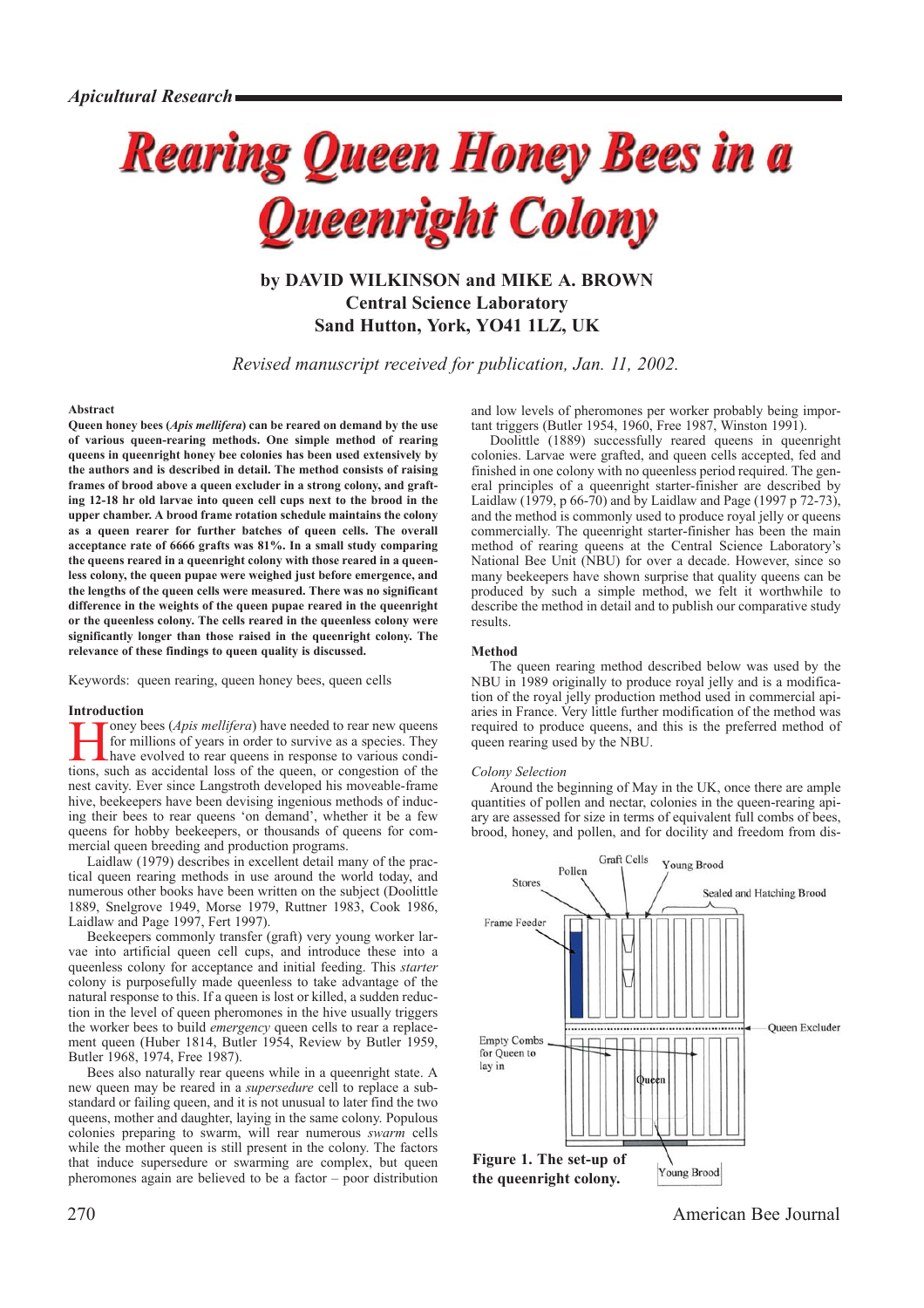

**Figure 2. A frame of newly accepted queen cell grafts. Figure 3. Newly accepted queen cell grafts - each larva**

ease. Two or three large queenright *rearer* colonies are selected, according to their size and temperament, each having the equivalent of at least 20 full deep combs of bees, 8 to 12 combs of healthy brood of all stages, and the equivalent of two or three full combs of pollen. These sizes relate to British Standard frames (356 x 216mm) which are about 75% of the area of Langstroth frames. Large colonies over-wintered on a double brood-box system have often been the most suitable.

Two or three colonies are selected as *breeder* colonies, according to their lineage, past records, how well they over-wintered, and their temperament. Details of the breeder-selection process are not covered here, though its importance can't be over-emphasized.

# *The Graft Frame*

The graft frame consists of a normal brood frame without wax, modified to accept two horizontal wooden cell bars. These cell bars are temporarily removed from the frame for ease of grafting. The cell bars have about two inches (5cm) free space beneath them to provide room for the bees to build the queen cells. A part-depth saw cut along the length of the underside of each cell bar allows plastic queen cups with base pegs to be pushed in (eg  $'JZ^S$  BZ<sup>S</sup>' plastic cell cups).

#### *Colony Set-up*

Eight to 24 hours before the first grafting, each rearer is arranged so most of the sealed brood is above a queen excluder, and the queen and most of the unsealed brood are below the queen excluder, as shown in figure 1. If the queen is not found, combs are shaken free of bees before they are placed above the queen excluder. At the same time the graft frame containing  $12 - 24$  empty plastic queen cups is added to the top brood box to allow the bees to polish the cell cups and add a small rim of beeswax to each. This also ensures that the cups are warmed to brood-nest temperature. It is not known how much each of these factors contribute to good graft acceptance, but this preparatory period for the cups takes virtually no extra effort on the beekeeper's part. A comb of pollen is put in the top box close to the graft bar, and a comb of young larvae, preferably also with some pollen stores, is also placed adjacent to the graft bar. This young brood attracts nurse bees to the graft area. If there is not a reliable nectar flow occurring naturally, one is simulated by feeding one to two litres of  $60\%$  (w/w) sugar syrup (1 kg white granulated sugar per 650 ml water) per week, either in a frame-feeder or a contact feeder. Extra boxes are added on top if required.

# *Grafting*

Eight to 24 hours after set-up, the graft frame is removed, and young larvae are collected from a breeder colony, brushing the bees off the frames rather than shaking to avoid dislodging the larvae. Grafting has been successful whether done inside or outside,



**is very well fed, floating on a deep bed of milky-white royal jelly visible through the clear plastic queen cup.**

as long as the larvae are sheltered from direct sun and wind to prevent them from drying out. The method preferred by the NBU is to transport the combs and graft-bars in a box, and graft in a vehicle or building.

Worker larvae aged 12 to 18 hours from hatching are chosen for grafting. We select within this age range to ensure they have the maximum time for the larva to be reared as a queen and yet also be large enough to be grafted with reasonable acceptance rates. It is possible to graft older larvae, but some of the queens may be of inferior quality (Snelgrove 1949 p64-68, Dedej 1998). To obtain large numbers of larvae of the right age for grafting, empty brood combs can be added to a breeder colony, or a breeder queen caged overnight on an empty comb (ie using a queen excluder cage), four days prior to grafting.

Grafting is either done with a flexible 'spatula-like' tool, such as the Chinese grafting tool, or a solid metal tool, such as a dentist's excavator. The Chinese grafting tool has the advantage of transferring a bed of royal jelly along with the larvae, but good acceptance rates have been obtained from dry grafting with a metal tool or a fine wetted paintbrush. Each larva is picked up by approaching from the outer convex curve of its 'c' shape.

The completed grafts are returned to the rearer colony as soon as possible.

# *Checking Acceptance*

Between one and three days after grafting, the graft frame is checked to assess cell acceptance. It is always handled gently without shaking or jarring, but can be turned upside down to check the contents of the cells. Normally the bees have further extended the walls of accepted cells with beeswax (see figure 2), and each accepted larva is floating on a deep bed of royal jelly (see figure 3).

We have sometimes found that the first one or two batches of grafts of the year placed in a rearer have a poor acceptance, but then the batches to follow have a high acceptance rate. Occasionally, however, a colony keeps giving poor graft acceptance rates, or destroys cells it has started. Possible reasons include the presence of a second queen located in the upper broodbox, or a damaged queen excluder allowing the queen to move through.

#### *Destroying Emergency Cells*

Sometimes the bees rear emergency cells on the brood frames in the upper brood box. Six or seven days after grafting, all combs of brood in the top brood box are shaken free of bees and any such queen cells destroyed. The removal of emergency queen cells can be performed at the same time as doing the brood rotation described later.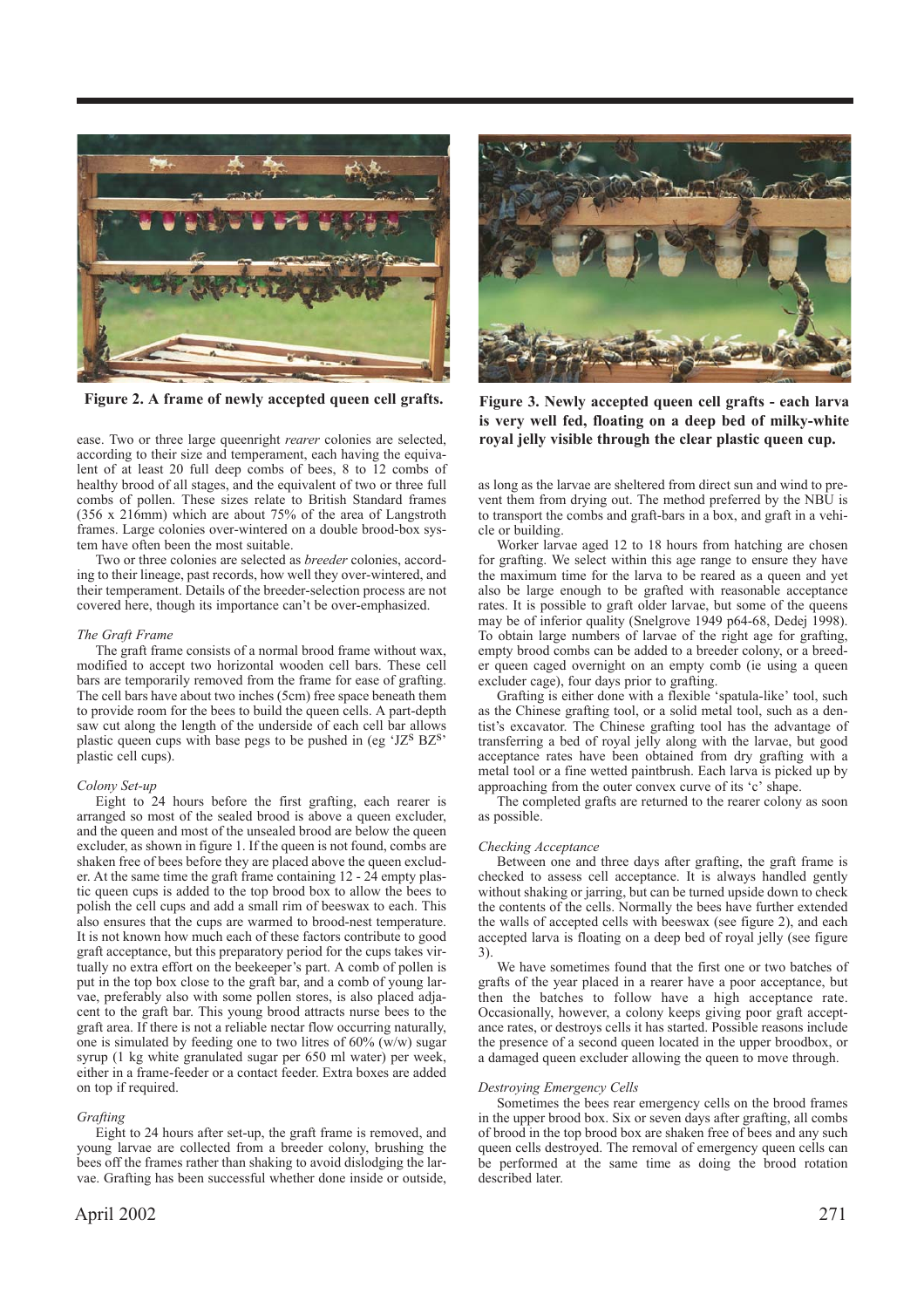

**Figure 4. Ripe queen cells ready for transfer to mating nucs.**

#### *Removal of graft cells*

The graft cells are removed from the rearer before they emerge. Figure 4 shows ripe queen cells ready for transfer. The queen cells are left in the rearer for most of their development, as the mature queen pupae are then more robust and can be moved with less risk of damage. The queen cells are removed 11 days after grafting – about one day before the queens emerge. If consecutive batches are being grafted, the frames are marked to ensure the correct batch is removed. Queen cells are put into queenless nucleus colonies as soon as possible after removal from the rearer, and if there is any delay, they are kept warm either by bees or in an incubator.

### *Brood Rotation*

A queen rearer with sufficient numbers of nurse bees can rear further batches of grafts. Each rearer can normally rear one or two batches of 24 cells each week, continuously for several months. If further grafts are to be given to the rearer, it is re-arranged once a week by 'rotating the brood'. Combs of recently sealed brood found below the queen excluder are moved to the upper brood box. Combs from which most or all of the brood has emerged are moved down below the queen excluder for the queen to lay eggs in again. A frame of young brood is also moved up into position. Usually one or two brood combs are rotated each week. The queen need not be found as the bees are shaken off the brood frames to be moved up. The time spent searching for brood frames to move up or down is minimized by adding them towards one end of the brood-box, and removing them from the other. After two or three weeks a simple rotation pattern is established.

# *Acceptance rates*

The acceptance rates of 6666 grafted larvae given to queenright queen rearers were recorded for 152 batches of queen cells. Between 1989 and 1991 the queenright rearer method was being used for royal jelly production, and between 1999 and 2001 the method was being used for rearing queens.

### *Comparison with a Queenless Rearer method*

To compare the queenright method above with a more traditional method of using a queenless rearer, a small study was set up in Warwickshire in the  $\overline{U}K$  in June 1991 to compare the pupal weights of queens reared by the two methods. Two colonies of equal size and headed by sister queens, were prepared for queen rearing. Colony 53 was set up as a queenright rearer using the above method. Colony 90 was arranged in the same manner except that the brood box with the queen was placed several metres away, and the queenless brood box was left on the original site. Since many of the flying bees returned from the new to the old site, the queenless part was particularly well stocked with bees. A grafting frame with 12 plastic queen cups (two bars of six) was inserted

|       |        | Number         | Total  | Total    |            |
|-------|--------|----------------|--------|----------|------------|
|       |        | of Graft       | Grafts | Grafts   | Percent    |
| Year  | Colony | <b>Batches</b> | Given  | Accepted | Acceptance |
| 1989  | 76     | 8              | 360    | 234      | 65%        |
| 1989  | 164    | 28             | 1260   | 992      | 79%        |
| 1989  | 108    | 28             | 1260   | 1033     | 82%        |
| 1989  | 105    | 29             | 1305   | 1101     | 84%        |
| 1990  | 164    | 22             | 990    | 887      | 90%        |
| 1990  | 196    | 22             | 1155   | 883      | 76%        |
| 1991  | 53     | 1              | 12     | 10       | 83%        |
| 1999  | 78     | 5              | 120    | 105      | 88%        |
| 1999  | 12     | 1              | 12     | 10       | 83%        |
| 2000  | 119    | 3              | 72     | 58       | 81%        |
| 2000  | 94     | 2              | 48     | 12       | 25%        |
| 2001  | 78     | 1              | 24     | 21       | 87%        |
| 2001  | 139    | 1              | 24     | 24       | 100%       |
| 2001  | 47     | 1              | 24     | 23       | 96%        |
|       |        |                |        |          |            |
| Total |        | 152            | 6666   | 5393     | 81%        |

**Table 1. Graft acceptance rates in queenright rearers. Colonies listed for 1989 and 1990 were being used for royal jelly production. Colonies listed for 1991, 1999, 2000 and 2001 were being used for queen production.**

into each colony. About eight hours after set-up, young larvae were grafted into the 12 plastic queen cells and inserted back into each colony.

Seven days after grafting, the colonies were checked and any emergency (non-graft) queen cells were destroyed. Eleven days after grafting, both sets of grafted queen cells were removed and transported to the laboratory where each cell was carefully opened at the joint between the plastic and wax sections of the cell, and each pupa removed and individually weighed. The lengths of the queen cells were also measured from the internal base of the plastic cup, to the tip of the wax section. The data were statistically analyzed using Student t-tests.

## **Results**

#### *Graft Acceptances*

Table 1 shows the graft acceptances of 6666 larval grafts in queenright colonies. The overall graft acceptance rate for the presented data is 81%. Although comparable acceptance rates in queenless colonies are not available, the acceptance rates for the queenright rearer have been sufficiently high every year to fully meet the queen cell requirements of the NBU's queen rearing program. Colony 76 and 94, however, consistently gave lower acceptance rates and their use as queen rearers was discontinued.

#### *Comparison of a Queenright and a Queenless Rearer*

Table 2 shows the weights of the queen pupae and lengths of the queen cells reared under the two methods tested. The mean weight (0.2540g) of the queen pupae reared in the queenright colony was not significantly different from the mean weight  $(0.2488g)$  of those in the queenless colony  $(t = 1.17, p > 0.05)$ . There was also no significant difference between the mean weights of pupae reared on the top grafting bars and those on the lower bars  $(t = 1.04, p > 0.05)$ .

The mean length (30.82mm) of the queen cells reared in the queenless colony was significantly greater than the mean length  $(26.70 \text{mm})$  in the queenright colony (t = 9.31, p < 0.001).

In general observations, it was noticed that all the cells in both groups had surplus royal jelly in the cell base. It was also noticed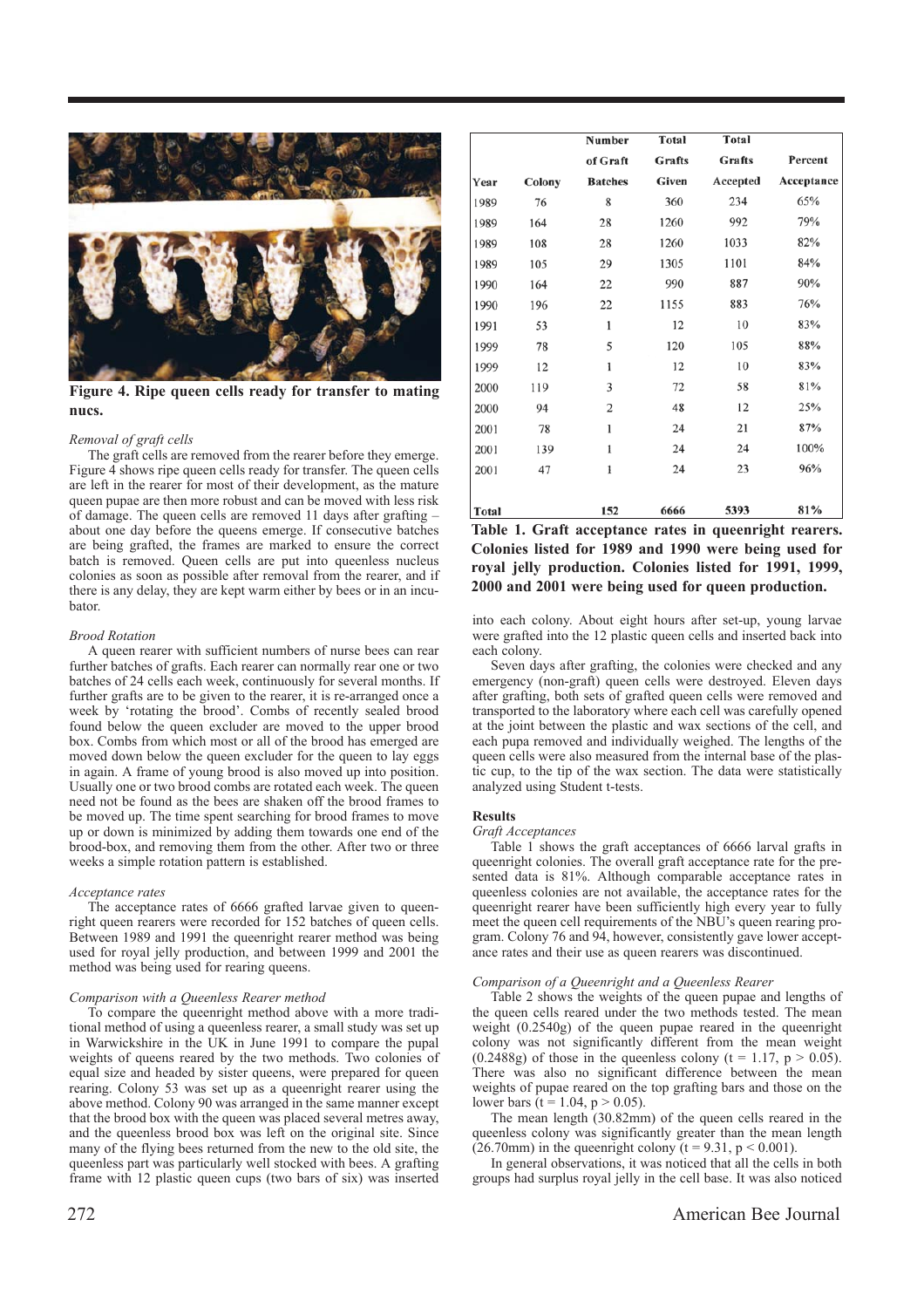|          | Pupal Weight (g) |           | Queen Cell Length (mm) |           |
|----------|------------------|-----------|------------------------|-----------|
|          | Queenright       | Queenless | Queenright             | Queenless |
|          | 0.2714           | 0.2603    | 28                     | 33        |
|          | 0.2408           | 0.2530    | 27                     | 30        |
|          | 0.2381           | 0.2528    | 28                     | 30        |
|          | 0.2597           | 0.2591    | 27                     | 32        |
|          | 0.2535           | 0.2483    | 26                     | 30        |
|          | 0.2512           | 0.2472    | 26                     | 32        |
|          | 0.2612           | 0.2563    | 27                     | 31        |
|          | 0.2551           | 0.2411    | 26                     | 31        |
|          | 0.2608           | 0.2271    | 25                     | 30        |
|          | 0.2480           | 0.2558    | 27                     | 30        |
|          |                  | 0.2354    |                        | 30        |
|          |                  |           |                        |           |
| Average: | 0.2540           | 0.2488    | 26.70                  | 30.82     |
| SD:      | 0.0100           | 0.0104    | 0.949                  | 1.080     |

**Table 2. Weights of queen pupae (grams) and lengths of queen cells (mm) reared in a queenright or a queenless colony.**

that all the queen cells reared in the queenless rearer had very obvious outer wall sculpturing with dimples and ridges, whereas all the cells reared in the queenright rearer had smooth outer walls.

# **Discussion**

The queenright rearer method is simple and requires a minimum of extra equipment. Most beekeepers can, with some practice, graft successfully, and this is rarely a long-term cause of failure. People who have difficulty seeing the larvae can sometimes graft successfully by using additional magnification and a small flashlight. The key to success with this method is the initial choice of a large-enough colony, and many beekeepers fail at the outset by choosing too small a colony. We have always aimed to select a rearer that has two brood boxes crowded with bees (i.e. 20 brood combs well covered with adult bees). If the rearer is not populous enough, it is possible to make it so by adding young bees from another colony or to unite a small colony on top. We have used the queenright method successfully with different races/types of honey bee including *Apis mellifera ligustica*, *Apis mellifera carnica*, and Buckfast bees. The overall acceptance rate of 81% reported here was more than sufficient to provide all the queen cells required by the NBU, and it is likely that in a commercial rearing outfit with more frequent grafting practice, even higher acceptance rates would be achieved. Brother Adam (1975), using the queenright method to rear the queens at Buckfast Abbey, reported an average acceptance rate of about 80%. Although Brother Adam was convinced that queens of the highest quality could be raised using the queenright method, he changed over to a more complex queenless system, reporting that an average acceptance rate of about 90% was obtained with the latter, and a larger number of queen cells could be raised more reliably. It is not clear whether Brother Adam compared the two methods in the same year. Certainly a larger trial than the one reported here would be required to determine whether there is any significant difference in the graft acceptance rates between queenright and queenless rearers.

The quality of queens reared in queenright or queenless colonies has long been disputed. Weiss (Ruttner 1983 p123) reviewed some of the conflicting reports on this subject, and concluded that "colony-specific differences in nursing capabilities do not allow an objective evaluation of this problem."

While the results of the study on pupal weights showed no significant difference between the two queen-rearing methods, it does not prove that queenright and queenless methods are equally good. It must be remembered that it was a small study, and only two methods were compared; there are many other queen-rearing methods. Furthermore the evaluation was at a basic level, looking only as far as the pupal weights just before emergence. To fully assess the methods, it would be necessary to do much bigger trials, allowing queens to fully develop, and including full assessments of queen egg laying performance and longevity, over several seasons, and in different countries, regions, and climates. The results of the small trial provides good circumstantial evidence that the queenright rearing method is as good at producing good quality queens as a queenless rearing method. The fact that surplus royal jelly is invariably found at the base of the queen cells after pupation strongly suggests that the queen larvae have ample nutrition during their development.

The maximum number of queen cells a single queenright rearer can produce without any reduction in queen quality is not known. It is likely to depend on factors such as numbers of nurse bees available, quantities of brood food in their hypopharyngeal glands, and the genetic predisposition of the race of bee to rear queen cells. Each rearer is usually provided with 24 graft cells once or twice per week, but a strong colony can probably rear more than twice that number. Further studies would be required to determine if there are differences between the races of *Apis mellifera* in their ability or inclination to rear queens under queenright conditions.

The finding that the queen cells raised in the queenless colony were longer and more sculptured than those raised in the queenright one is intriguing. The reason for these differences is not known. It may have been the result of small genetic differences in the colonies used, or due to a different distribution of the cellbuilding bees. Since the trial we have since seen well-sculptured queen cells produced in queenright rearers. Queen cell length is only likely to have an effect on the quality of the queen developing inside if the queen cell is so short that the pupal development is physically restricted. None of the cells in the study showed any sign of the queen pupae being deformed.

Occasionally a queen in the lower box of a queen rearer has swarmed, but this is very much the exception. Many queenless cell-starter methods use queenright cell-*finishers* without swarm problems. However, we have had swarming problems when the colony chosen as a rearer had already been making swarm preparations that year. We therefore now avoid such colonies for rearing queen cells. Ensuring that a rearer colony is headed by a young queen reared the previous season probably also helps reduce the risk of it swarming.

It is of interest to note that in a preliminary test in South Africa in 2001, DW had some success with the queenright queen rearer method, using a hybrid of *Apis mellifera scutellata* and *Apis mellifera capensis* near Heidelberg in the Cape. The graft acceptance, although low (8 out of  $24 = 33\%$ ), was higher than expected as the colony was small (only 10 combs of bees and 3 combs of brood). Furthermore, the time of year was July (mid-winter in South Africa), which is a poor time of year to rear queens in the Cape (Allsopp - personal communication). This suggests that the method should be investigated further in South Africa, as under proper conditions, the acceptance rates may be as high as those with the European bee in Europe. There are particular difficulties with rearing queens in *queenless* rearers with the African bees (Taber 1983) due to the speed with which they develop laying workers. In particular, queenless *capensis* colonies develop laying workers which produce worker brood (thelytokous reproduction) and the workers fight each other, causing much colony disruption. Various complicated methods have been devised to rear queen honey bees in the Cape bee to avoid laying worker problems. Some of these methods also have the disadvantage that the queen rearing colony can only be used for one batch of queen cells and then another colony has to be chosen (Allsopp - personal communication). The queenright method has the advantage that the workers are not separated from their queen at any time, except to the